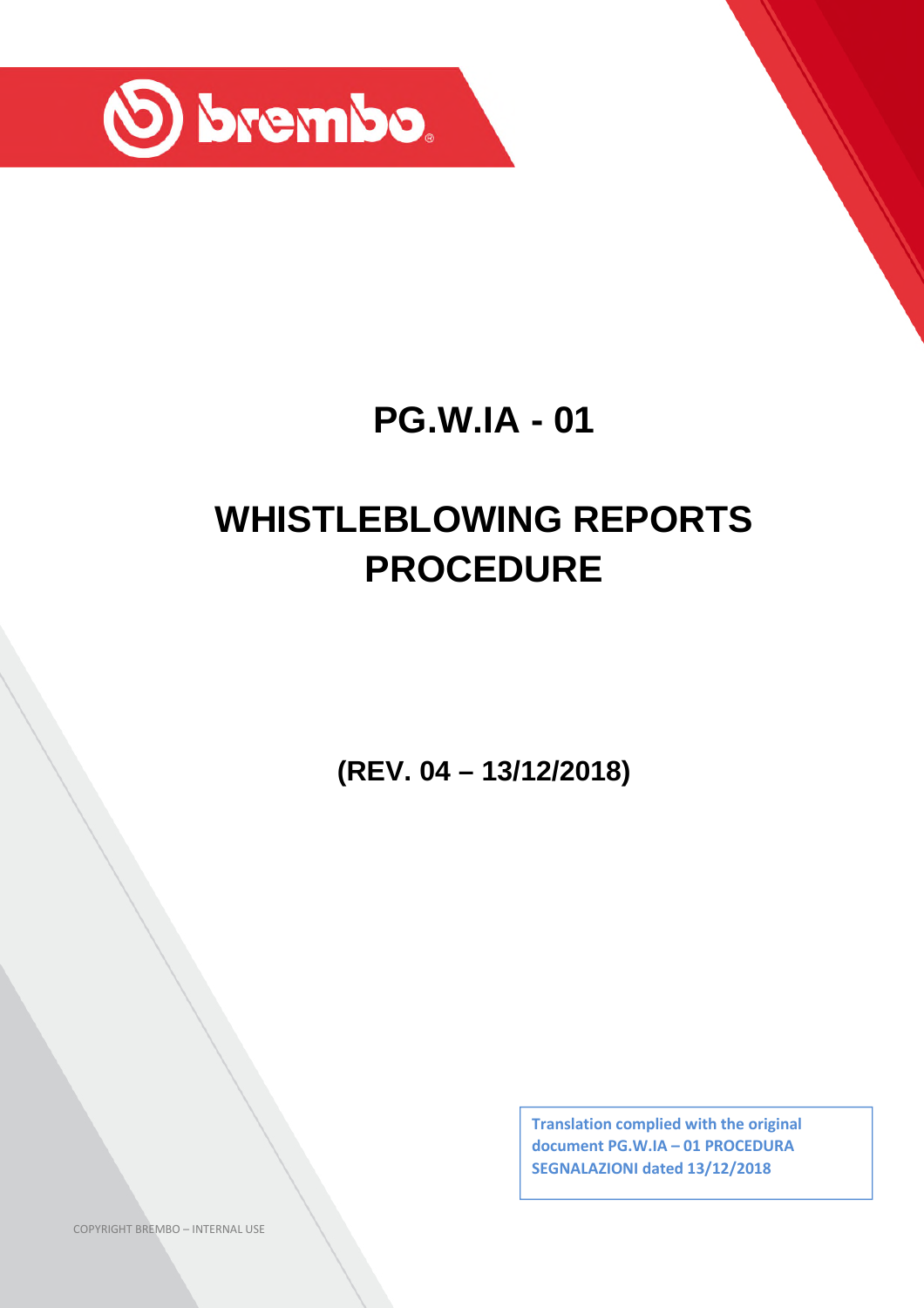| Prepared by:                                                                                    |                  |           |  |
|-------------------------------------------------------------------------------------------------|------------------|-----------|--|
| <b>Internal Auditor</b>                                                                         | L. Pellegrinelli | Signature |  |
| <b>Verified by:</b>                                                                             |                  |           |  |
| <b>Internal Audit Director</b>                                                                  | A. Ramorino      | Signature |  |
| Approved by:                                                                                    |                  |           |  |
| Brembo S.p.A. Chairman                                                                          | A. Bombassei     | Signature |  |
| Supervisory Committee Chairman                                                                  | A. De Nicola     | Signature |  |
| For Aknowledgement:                                                                             |                  |           |  |
| Audit, Risks and Sustainability Committee                                                       | L. Cioli         | Signature |  |
| Executive Director in charge of overseeing<br>the functioning of the Internal Control<br>System | C. Bombassei     | Signature |  |

#### Contributors' list:

| Dept. | Name | Signature |
|-------|------|-----------|
|       |      |           |
|       |      |           |
|       |      |           |

#### *List of revisions*

| <b>REVISION</b> | <b>DATE</b> | <b>NOTES</b>                                                                                                                                                                              |
|-----------------|-------------|-------------------------------------------------------------------------------------------------------------------------------------------------------------------------------------------|
| 00              | 03/09/07    | First edition.                                                                                                                                                                            |
| 01              | 29/10/10    | First Revision:<br>Glossary alignment to the new IA procedures<br>$\blacksquare$<br>Clearer description of the competences about reports (SC, IA, other bodies)<br>$\blacksquare$         |
| 02              | 25/06/2017  | Second revision:<br>introduction of the Anti-bribery Code<br>management of anonymous reports<br>$\blacksquare$<br>Disclosure art. 13 of Legislative Decree no. 196/2003<br>$\blacksquare$ |
| 03              | 17/07/2017  | Third revision:<br>Minor impact adjustments<br>$\blacksquare$                                                                                                                             |
| 04              | 13/12/2018  | Fourth revision:<br>Updated with reference to the GDPR law                                                                                                                                |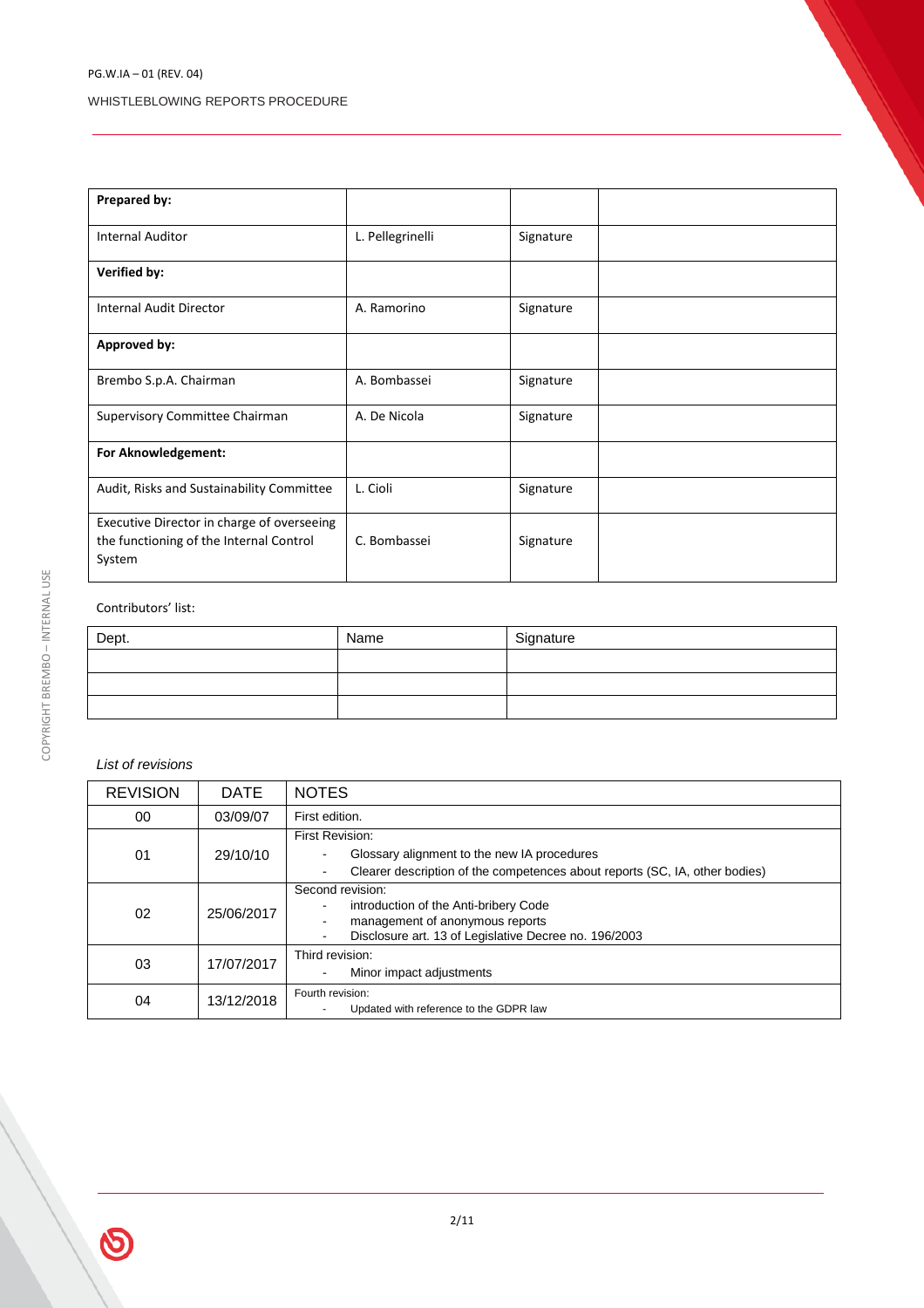#### **Contents**

| $\mathbf{1}$ . |                                                                                        |  |  |  |
|----------------|----------------------------------------------------------------------------------------|--|--|--|
| 2.             |                                                                                        |  |  |  |
| 3.             |                                                                                        |  |  |  |
| 4.             |                                                                                        |  |  |  |
| 4.2            |                                                                                        |  |  |  |
|                | 4.2.1                                                                                  |  |  |  |
|                | 4.2.2                                                                                  |  |  |  |
|                | 4.2.3                                                                                  |  |  |  |
|                | 4.2.4                                                                                  |  |  |  |
|                | 4.2.5                                                                                  |  |  |  |
|                | 4.2.6                                                                                  |  |  |  |
| 4.3            |                                                                                        |  |  |  |
|                | 4.3.1                                                                                  |  |  |  |
|                | 4.3.2                                                                                  |  |  |  |
|                | 4.3.3                                                                                  |  |  |  |
|                | 4.3.4                                                                                  |  |  |  |
| 4.4            |                                                                                        |  |  |  |
| 4.5            |                                                                                        |  |  |  |
| 4.6            |                                                                                        |  |  |  |
| 4.7            |                                                                                        |  |  |  |
| 4.8            | PRIVACY NOTICE ON PERSONAL DATA PROCESSING PURSUANT TO ARTICLE 13 REG (UE) 2016/679.10 |  |  |  |
| 5.             |                                                                                        |  |  |  |

 $\bigcirc$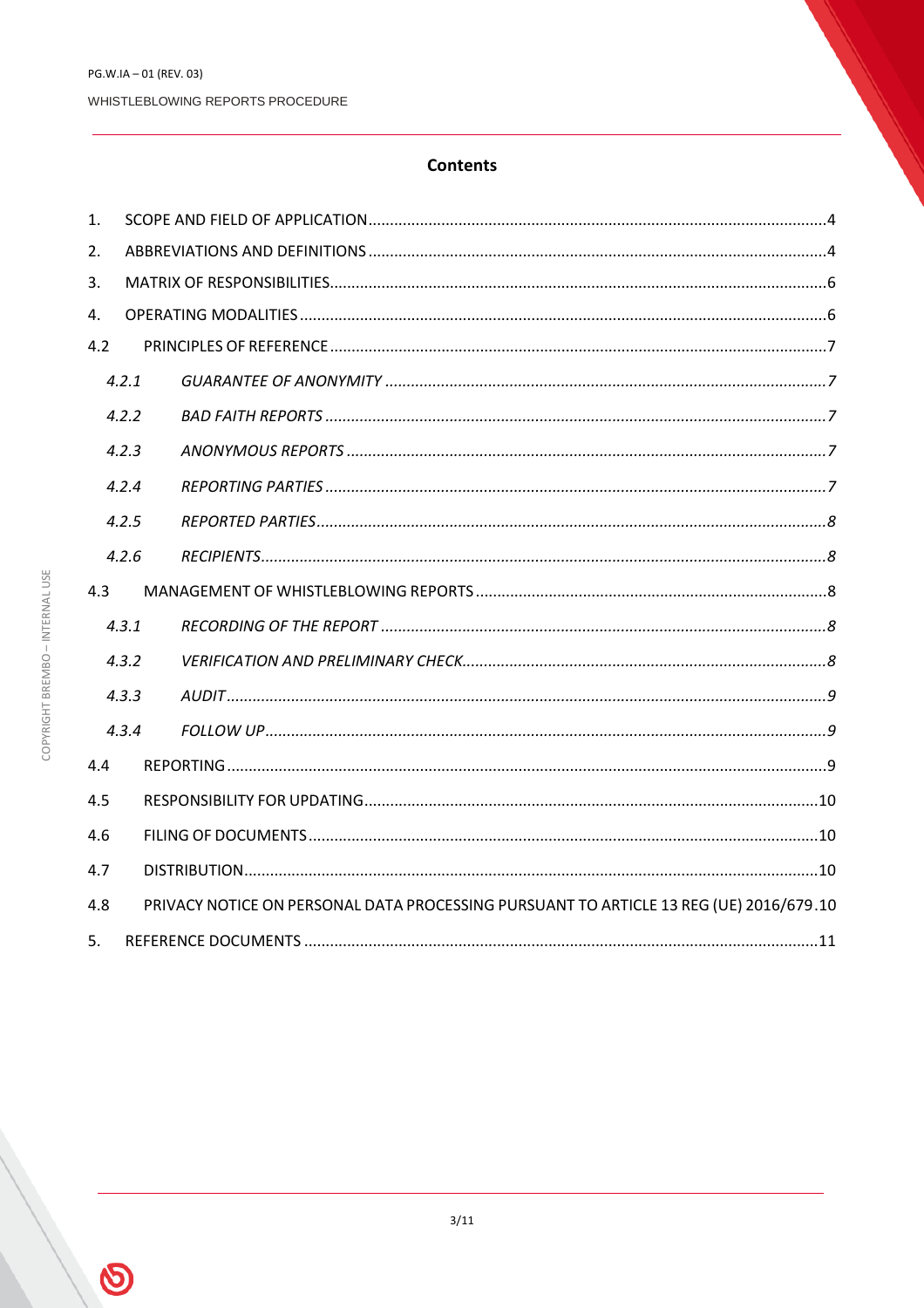## 1. SCOPE AND FIELD OF APPLICATION

This procedure is aimed at setting up appropriate information channels for the receipt, analysis and processing of whistleblowing reports of violations of the Code of Ethics, of the Antibribery Code, of the Organisational, Management and Control Model and more generally of the Brembo Internal Control System.

Save for situations of fraud, this procedure shall not apply to operating anomalies that must be identified by corporate structures during the course of required internal controls and reported to the heads of related departments.

Affiliate companies shall adopt this procedure or a similar internal instruction with reference to the statutory prerogatives linked to their corporate situation, it being however understood that:

- i. the referees of affiliate companies must promptly notify the Supervisory Committee of any and all whistleblowing reports received:<sup>1</sup>
- ii. upon receiving such notification, the Supervisory Committee, if necessary, is required to carry out the checks and inspections contemplated in this procedure.

#### 2. ABBREVIATIONS AND DEFINITIONS

**Audit**: assurance activity, which means check and evaluation activity that deals with an auditable unit.

**Code of Ethics**: document setting forth the ethical commitments and responsibilities binding on all collaborators, be they administrators or employees in any sense of the term, of Brembo S.p.A. and affiliate companies, in conducting business and the performance of corporate activities.

**Antibribery Code**: document of Brembo, which is in line with the principles of the Code of Ethics and international best practices, with the aim to ensure transparency, provide clarity on acceptable behaviour and comply with relevant anti-corruption legislation wherever in the world you are conducting business for Brembo. The aim of the Code is to ensure that the highest standards of integrity are maintained This code also sets out Brembo's policy on the giving and receiving of gifts, hospitality and entertainment, and your responsibilities under this Code.

**Internal Audit Department / Internal Audit (IA)**: Brembo Group Internal Audit, that is the Department carrying out Internal Auditing activities in the Brembo Group.

**Organisational, Management and Control Model**: Contemplated under Legislative Decree No. 231 of 8 June 2001 that introduced a regime of corporate administrative liability for certain types of offences, this document was adopted by resolution of the Board of Directors of Brembo S.p.A. on 11 February 2005 and amended in light of subsequent legislative reforms.

**Supervisory Committee (SC)**: Body of Brembo S.p.A. having the job of supervising the functioning and observance of the Organisational, Management and Control Model. , all of whom must meet the

<sup>1</sup> For Italian affiliate companies, such information must be communicated to the Supervisory Committee of the referred company.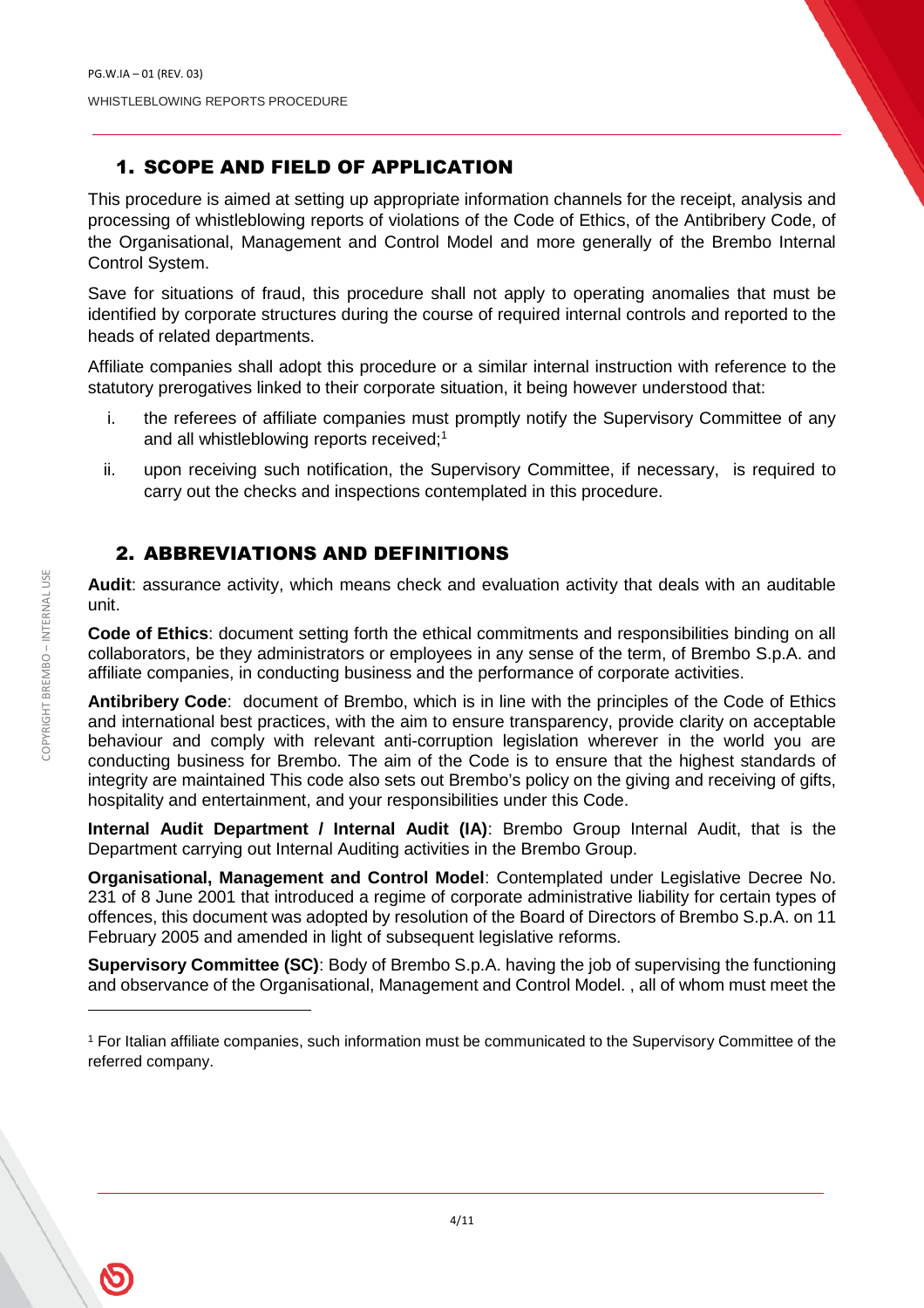requirements of autonomy, independence, personal integrity, professionalism and competence as well as ongoing oversight capabilities within the meaning of Legislative Decree 231/01, and must be selected on the basis of the criteria established in the Organisational, Management and Control Model.

**Pres**: Brembo S.p.A. President.

**231 Referees of the Group companies**: General Managers or other relevant people identified by Brembo S.p.A: in the affiliate companies with the job of managing fulfilments relating to D. Lgs. 231/01 for the company.

**Report**: Any and all information pertaining to possible violations, or behaviour or practices that do not comply with the provisions of the Code of Ethics, the Antibribery Code and the Organisational, Management and Control Model, as well as any and all behaviour and practices that may occasion harm or losses, including only to the corporate image of Brembo S.p.A., or any one of its affiliate companies, forwarded by employees, referees of the Supervisory Committee, members of corporate organs (Board of Directors, Board of Auditors), the independent auditors of Brembo S.p.A. and its affiliate companies, as well as third parties (customers, suppliers, consultants, collaborators) maintaining business relations with the said companies.

**Anonymous reports**: Any and all reports forwarded by persons whose identity is not specified and cannot be traced.

**Bad faith reports**: Any and all reports, totally unfounded, made just with a view to occasioning harm or prejudice to employees, members of corporate organs and/or the independent auditors of Brembo S.p.A. or any of its affiliate companies, or to the said companies themselves, or even third parties (customers, suppliers, consultants, collaborators) maintaining business relations with Brembo S.p.A. and/or the said companies.

**Internal Control System (ICS)**: the whole of rules, procedures and organizational structures aimed at permitting, through an adequate process of identification, measurement, management and monitoring of the main risks, a healthy, correct conduction of the company coherent with the prefixed goals.

**Member of Supervisory Committee in charge of operational powers**: the Supervisory Committee has the power to appoint to one of its members a power of attorney in order to manage operational activities to be reported to the committee.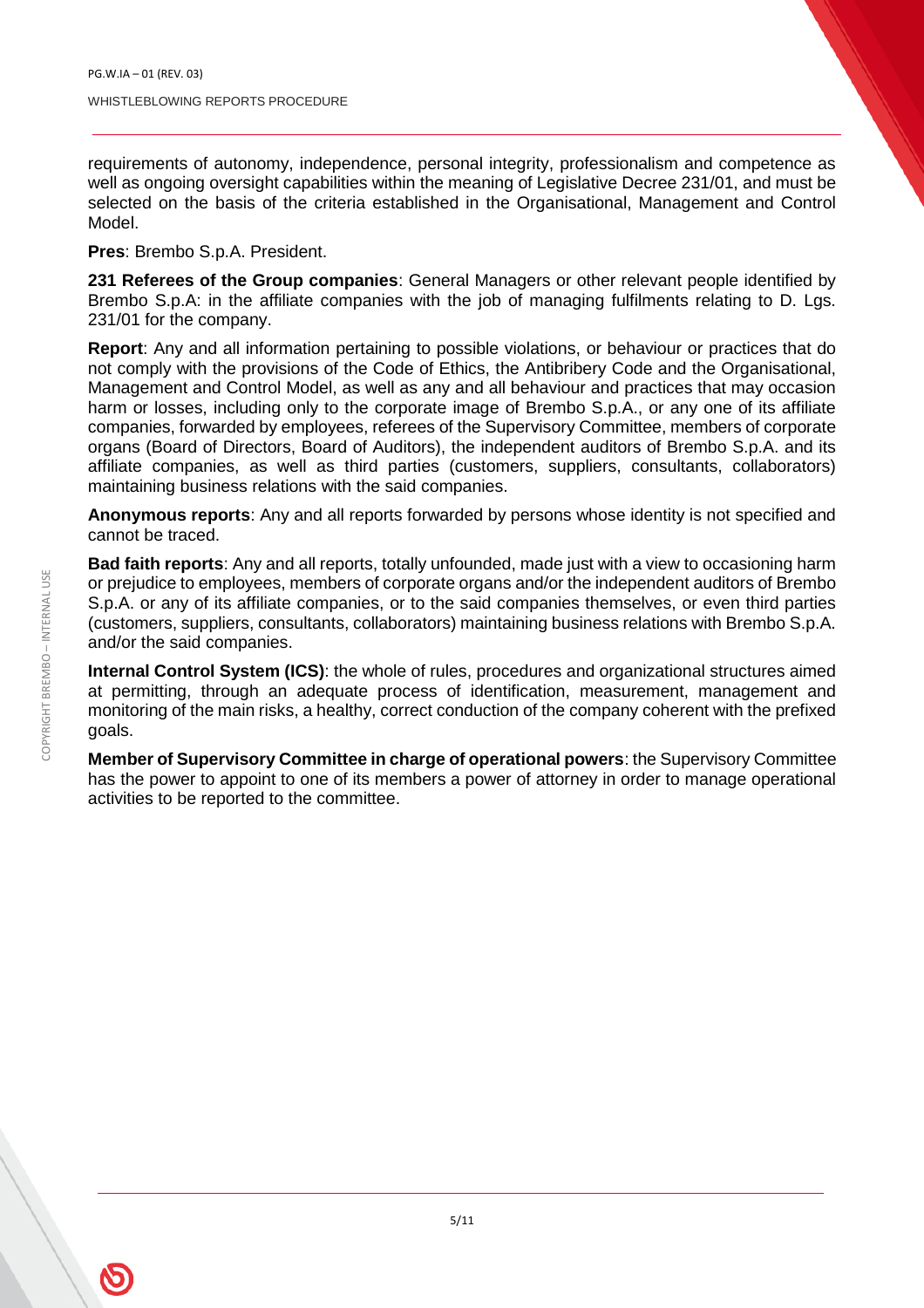## 3. MATRIX OF RESPONSIBILITIES

| <b>Type of Responsibility</b>                                                         |                                     | <b>SC</b>    | <b>IA</b>                 | <b>Relevant Bodies</b><br>(internal or external) |
|---------------------------------------------------------------------------------------|-------------------------------------|--------------|---------------------------|--------------------------------------------------|
| <b>Ensuring the preparation and maintenance</b><br>of the communications channels for | Primary<br>responsibility           | $\mathbf{x}$ |                           |                                                  |
| reports                                                                               | <b>Supporting</b><br>responsibility |              | $\mathbf x$               |                                                  |
| Ensuring the receipt, recording, notification<br>and checking of reports received     | Primary<br>responsibility           | $\mathbf{x}$ |                           |                                                  |
|                                                                                       | <b>Supporting</b><br>responsibility |              | $\boldsymbol{\mathsf{x}}$ |                                                  |
| Assessment of reports received, check and<br>preliminary verification                 | <b>Primary</b><br>responsibility    | $\mathbf{x}$ |                           |                                                  |
|                                                                                       | <b>Supporting</b><br>responsibility |              | $\mathbf{x}$              | $\boldsymbol{x}$                                 |
| <b>Launching the process</b>                                                          | <b>Primary</b><br>responsibility    | $\mathbf{x}$ |                           |                                                  |
|                                                                                       | <b>Supporting</b><br>responsibility |              | $\mathbf{x}$              |                                                  |
| <b>Auditing activities</b>                                                            | <b>Primary</b><br>responsibility    | $\mathbf x$  |                           |                                                  |
|                                                                                       | <b>Supporting</b><br>responsibility |              | $\mathbf{x}$              | $\boldsymbol{\mathsf{x}}$                        |
| Ensuring the updating, archiving and<br>dissemination of procedures pertaining to     | Primary<br>responsibility           | $\mathbf x$  |                           |                                                  |
| reports received                                                                      | <b>Supporting</b><br>responsibility |              | $\mathbf x$               |                                                  |

### 4. OPERATING MODALITIES

#### 4.1 COMMUNICATION CHANNELS

In order to promote the reporting on the matters in question, Brembo arranges the following channels of communication

- Reports related to violations of the Code of Ethics, of the Anti-bribery Code, of the Organizational, Management and Control Model have to be addressed to the supervisory committee through:
- o Oral reports to the Supervisory Committee;
- o Ordinary post (Supervisory Committee– Brembo S.p.A. viale Europa, 2 24040 Stezzano (BG) Italy).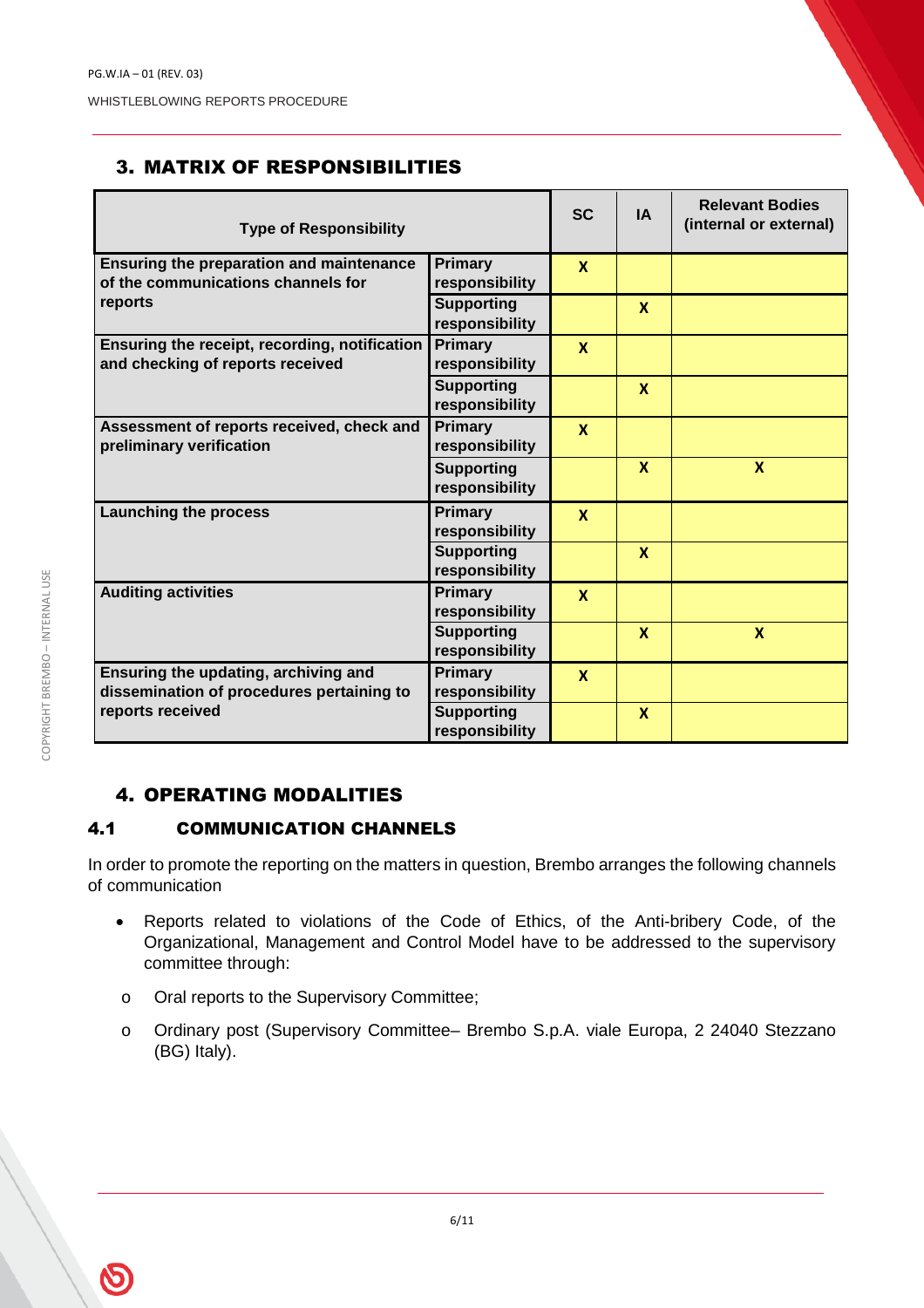- o E-mail (organismo\_vigilanza@brembo.it).
- o Voice mail (+39 035-6055295).
- o Fax (+39 035-6055203).
- o Internet (Corporate Governance section of the website www.brembo.com,), where it is possible to report violations also using a specific form.
- o Brembo Portal.

The aforesaid channels shall be set up and operatively maintained by Supervisory Committee with the support of the Internal Audit department.

Oral whistleblowing reports are formalized in a specific form signed by the reporting party.

#### 4.2 PRINCIPLES OF REFERENCE

All the reports received through the aforesaid communication channels should contain enough information in order to allow and adequate evaluation of reliability and activate the related verifications.

#### 4.2.1 GUARANTEE OF ANONYMITY

All the departments / organizational positions within Brembo S.p.A. involved in the receipt and processing of reports must ensure the absolute confidentiality and anonymity of the persons making the reports with the exception of Supervisory Committee.

#### 4.2.2 BAD FAITH REPORTS

Brembo expects employees at all levels to collaborate in maintaining a climate of mutual respect for the dignity, integrity and reputation of each and every person within the company. Brembo shall not tolerate insulting or defamatory interpersonal behavior. Accordingly, the Supervisory Committee shall ensure adequate protection against bad faith reports, taking action against such conduct and informing the parties/companies targeted by reports found to have been made in bad faith.

#### 4.2.3 ANONYMOUS REPORTS

Anonymous reports shall be entertained only if proper detailed account is given and supported by factual elements.

#### 4.2.4 REPORTING PARTIES

Reports may be made by any person: employees, members of corporate organs (Board of Directors, Board of Auditors) and of the independent auditors' company, customers, suppliers, consultants, collaborators, shareholders, partners of Brembo S.p.A., and its affiliate companies, as well as other third parties.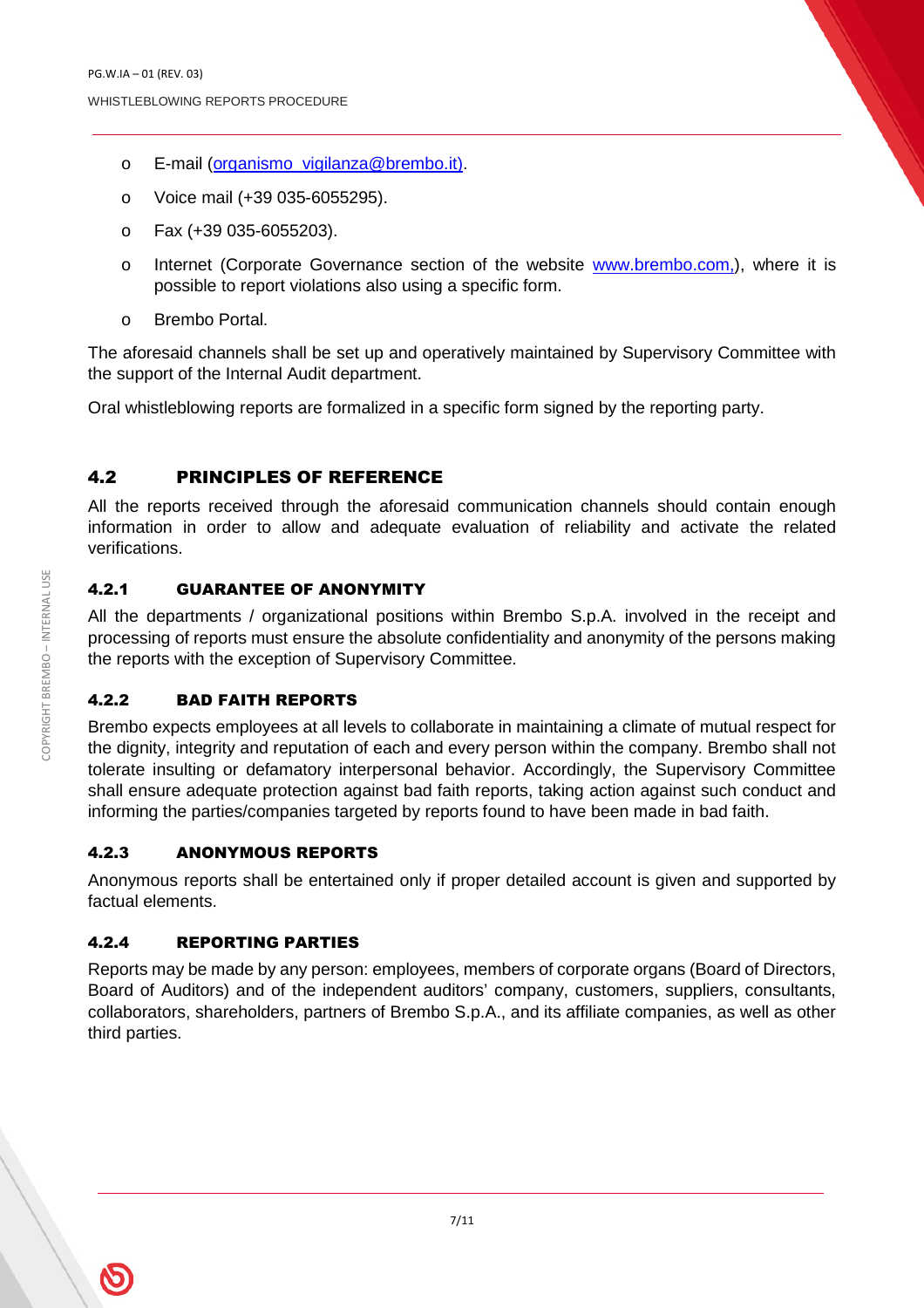#### 4.2.5 REPORTED PARTIES

Reports may pertain to any and all the employees, members of corporate organs (Board of Directors, Board of Auditors) and of the independent auditors of Brembo S.p.A. and its affiliate companies, as well as other third parties (customers, suppliers, consultants, collaborators, partners) maintaining business relations with Brembo S.p.A. and/or its affiliate companies.

Reports about member of Supervisory Committee will be addressed to the President of Board of Directors of Brembo S.p.A.

#### 4.2.6 RECIPIENTS

Should the report not be directly addressed to a Supervisory Committee, the addressees of the same (employees, members of corporate organs, independent auditors, referees of foreign companies) shall make timely transmission of the original report to the Supervisory Committee, in compliance with principles of confidentiality aimed at protecting the effectiveness of assessments and the integrity of the persons involved.

The Supervisory Committee must also receive any and all documents pertaining to the reported facts, in order to carry out the assessments falling within its purview.

#### 4.3 MANAGEMENT OF WHISTLEBLOWING REPORTS

#### 4.3.1 RECORDING OF THE REPORT

The Supervisory Committee, with the operative support of Internal Audit Department:

- record each report received in a specific database.
- record the information pertaining to each report in the "report sheet" that must be filed and archived in the Supervisory Committee archive.

#### 4.3.2 VERIFICATION AND PRELIMINARY CHECK

All the reports pertaining to the matters in question, receive a timely receipt response and are subjected to a preliminary check and assessment by the managing member of the Supervisory Committee.

Aim of the preliminary check is to assess the legal and factual bases of the report, in order to decide whether further assessments are required and the competence of the report.

Subsequently, the preliminary check and assessment phase begins, in which all the necessary elements must be collected from the reporting parties in order to evaluate whether or not there is good cause to proceed an audit.

Upon conclusion of the preliminary check and assessment: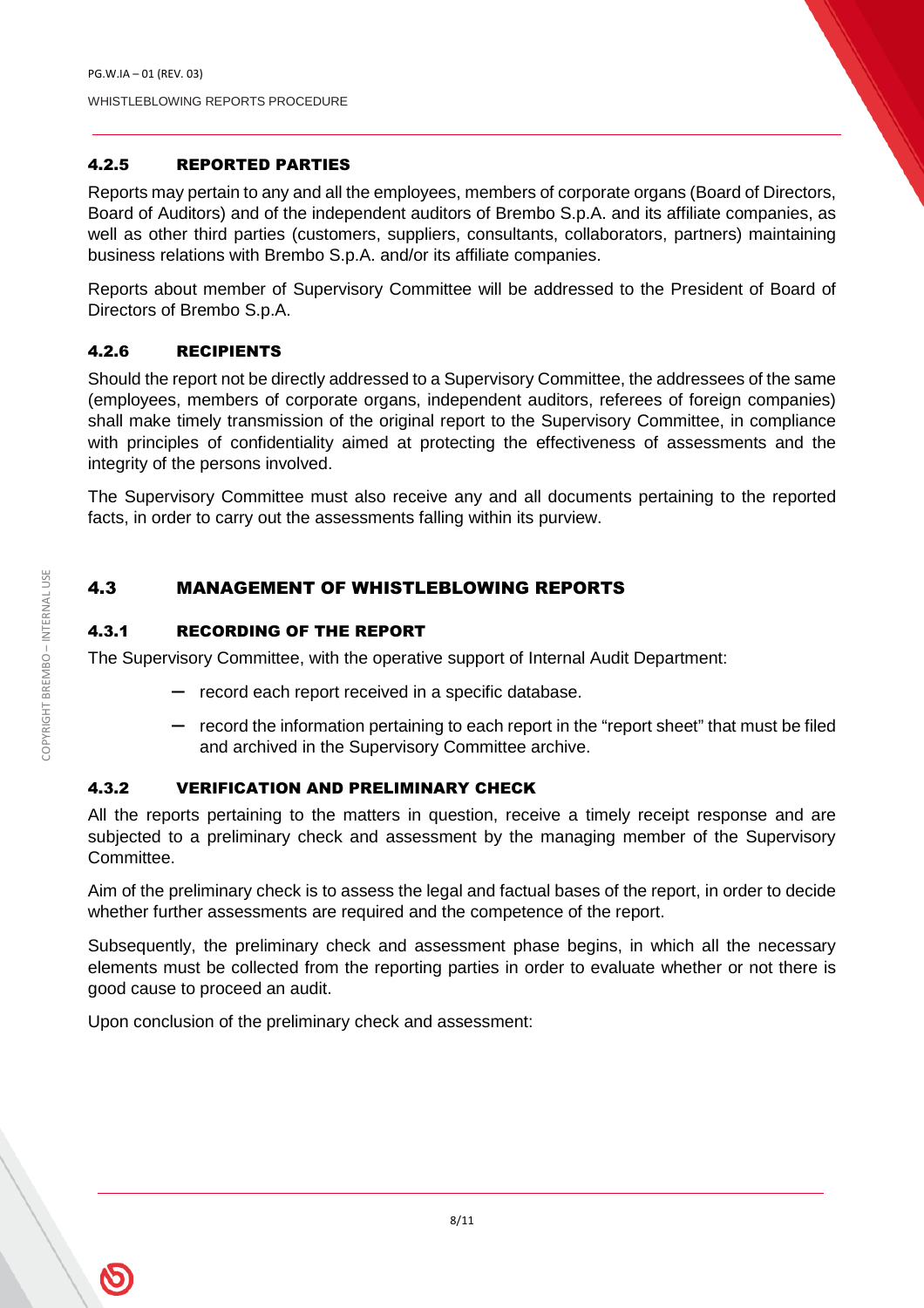- for those reports relating to violations of the Code of Ethics, the Antibribery Code or of the Organizational Management and Control Model, the Supervisory Committee evaluates whether to carry out further verifications or whether to activate a following phase of audit;
- for those reports not relating to Supervisory Committee, after receiving the consent of the reporting parties, shall be addressed to:
	- o Internal Audit in case of violations of the Internal Control System, without impacts on the Model;
	- $\circ$  internal competent bodies if in case of reports with management nature or any other nature.

#### 4.3.3 AUDIT

The Supervisory Committee has the power to appoint Internal Audit Department to perform auditing activity or other business function, or third specialist, on the basis of the checks to be carried out and relevant skills.

In carrying out audits, the work team shall implement the operating standards methodologies of the Internal Audit function.

#### 4.3.4 FOLLOW UP

In case actions plans would arise after audit activities, they will be periodically monitored by the Supervisory Committee, who shall ask the support of the Internal Audit function.

#### 4.4 REPORTING

The Supervisory Committee shall ensure the following reporting flows:

- **Database of received reports:** with a view to drawing up statistics highlighting all the reports received and their current state of progress. This report is periodically presented to the President and Audit and Risks Committee.
- **Audit report**: if an audit has been launched, to be submitted to the President, to the ICS Supervising Director and the Directors/managers of the departments involved, if any. The audit report must also be made available to the Supervisory Committee.

The reporting doesn't include the identity of the reporting parties, unless there is explicit authorization.

The reporting system from and to the Supervisory Committee, contemplated in the Organisational, Management and Control Model drawn up pursuant to Legislative Decree No. 231/2001, shall continue to apply.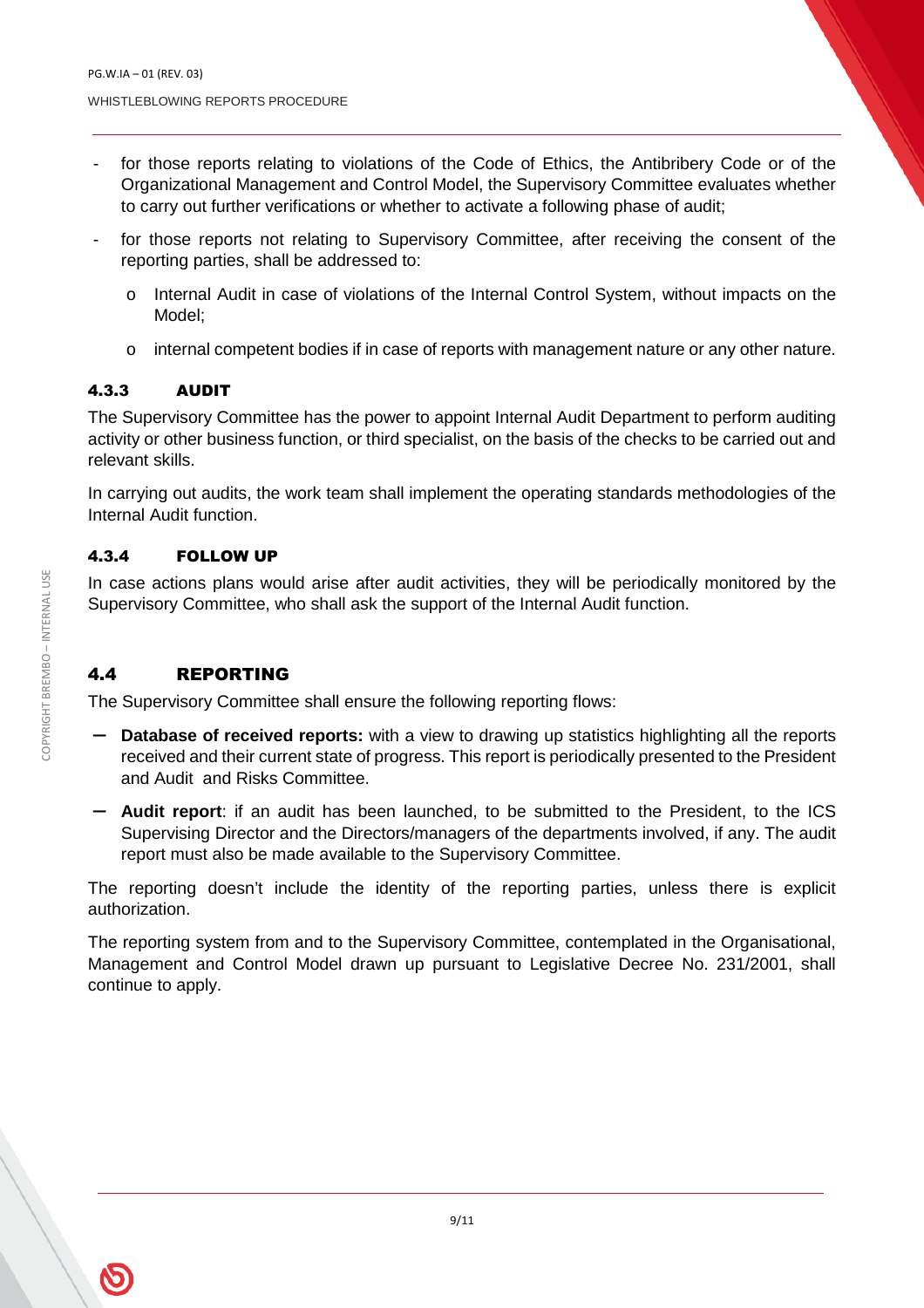#### 4.5 RESPONSIBILITY FOR UPDATING

The Internal Audit Department, to support the Supervisory Committee, shall be in charge of updating this procedure.

#### 4.6 FILING OF DOCUMENTS

In order to ensure the management traceability of reports and related investigative activities, all related documents are archived in the offices of Internal Audit Department, at Supervisory Committee disposal, in compliance to the data protection code procedure of Brembo.

#### 4.7 DISTRIBUTION

This procedure must be disseminated and distributed as widely as possible.

Towards such end, it shall be published on Brembo's intranet portal and website (www.brembo.com).

#### 4.8 PRIVACY NOTICE ON PERSONAL DATA PROCESSING PURSUANT TO ARTICLE 13 REG (UE) 2016/679

The data collected under the present Whistleblowing Report Procedure are processed by Brembo S.p.A. in its role of data controller, according to the European Regulation 679/2016 (hereinafter "Regulation") regarding the protection of personal data. The possible personal data acknowledged from whistleblowing reports (such as name, surname, contact data and content of the whistleblowing report) will be stored for the time that is necessary to comply with the above mentioned purposes, which is the time that is necessary to analyze the alleged violation and the termination of the relative proceeding, and will be processed:

- for purposes related to the respect of obligations under the Legislative Decree no. 231/2001 and within the limits laid down in this procedure, with or without the help of electronic media and in compliance with the provisions of Regulation and the e del Italian law D.Lgs 196/2003, as modified by D.Lgs. 101/2018;
- only by the authorized personnel of Brembo SpA, mainly by the Internal Audit department and/or by other corporate functions in charge of the examination and management of whistleblowing reports, by means of electronic or manual systems and according to the principles of fairness, integrity and transparency that are required by applicable laws on data protection as well as by preserving the privacy of the concerned persons through the implementation of technical and organizational measures ensuring an adequate safety level; — the data will be communicate only to the member of Brembo SpA Supervisory Committee
- and, where necessary, to the competent public authorities, and will not be disseminated;
- for the above mentioned treatment of personal data the consent is not required since the legal basis for processing is the fulfilment of the legal obligations (Legislative Decree no. 231/2001);
- personal data shall not be transferred outside the European Union;